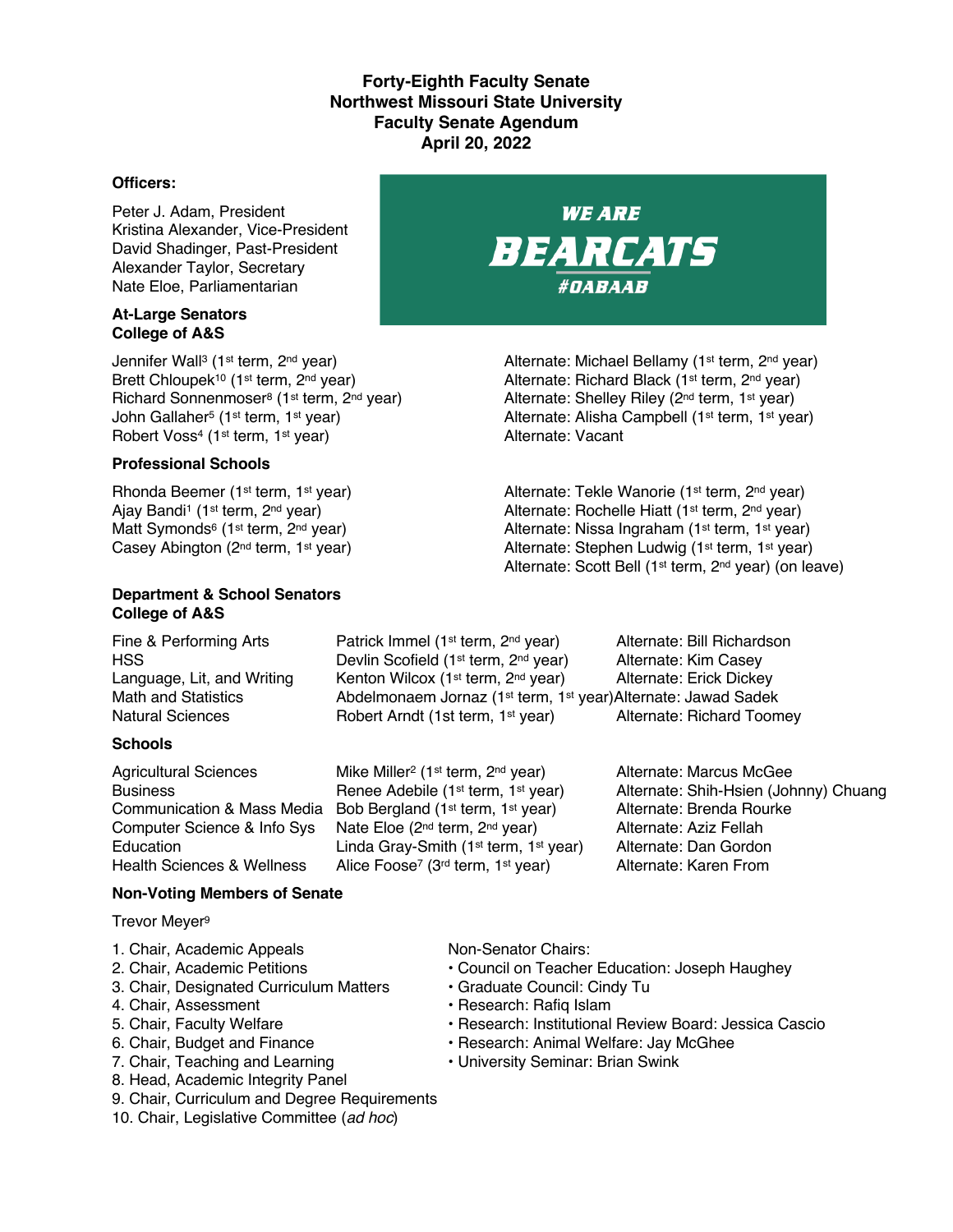## **1. Call to Order**

## **2. Approval of the Agendum**

## **3. Approval of the Minutes of the previous meeting**

• Minutes from Faculty Senate meeting, 4/6/2022

### **4. Reports**

- **Provost's Report**
- **President's Report**
	- PBL Palooza
		- Wed., April 20, 2022, 7:00-9:00 PM Hughes Fieldhouse
	- Bearcat Bash presented by Staff Council and Faculty Senate (Flyer 1) - Wed. April 27, 2022, 4:00-6:00 PM Pavilion
	- Northwest Faculty Retirement Reception
		- Celebrating retirements for:
			- Tom Hardee (Language, Literature, and Writing) Fred Lamer (Communication and Mass Media) Jacquie Lamer (Communication and Mass Media) Theophil Ross (Fine and Performing Arts) Victoria Seeger (Education) Pamela Shannon (Fine and Performing Arts) Stephen Town (Fine and Performing Arts)
		- Fri. Apr. 29, 2022, 3:00-5:00 Student Union Ballroom
	- Open Board of Regents meeting (with discussion of President search) - Wed. May 4, 2022, 1:00 PM Union Ballroom
	- Commencement (4 sessions, mixed)
		- Fri., May 6, 2022, 2:00 and 6:00 PM Lamkin Centre
		- Sat. May 7, 2022, 9:00 AM and 1:00 PM Lamkin Centre
	- Open Board of Regents meeting (with discussion of NW contracts)
		- Thu. Jun. 16, 2022, 1:00 PM Union Ballroom
- **Academic Petitions** (Michael Miller)
- **Academic Appeals** (Ajay Bandi)
- **Curriculum and Degree Requirements** (Trevor Meyer)
- **Designated Curricular Matters** (Jennifer Wall)
- **Assessment** (Robert Voss)
- **Faculty Welfare** (John Gallaher)
- **Budget and Finance** (Matt Symonds)
- **Teaching and Learning** (Alice Foose)
- **Legislative Committee** (Brett Chloupek)
- **COTE**, **Graduate Council**, **Research**, **IRB**, **Animal Welfare**, **University Seminar**

## **5. Old Business**

I. Proposed edits to the By-Laws are presented piece-meal to streamline discussion and voting.

• Each proposal includes red-line and highlighted edits to the current By-Laws. Please refer to proposal changes included in the electronic invitation of 4/6/22.

• At the 4/6/22 meeting, By-Law Proposals 1-10 were: 1) bundled together; 2) amended to change the name of the Welfare committee to Welfare, Budget, and Finance; 3) amended to change the old name of the Teaching and Learning Committee, and 4) Tabled for further discussion and consideration of the 4/20/22 meeting.

- By-Law Proposal 01: Inclusive language (changes throughout)
- By-Law Proposal 02: Minor edits (changes throughout)
- By-Law Proposal 03: Provision for committee leadership (Section 17)
- By-Law Proposal 04: Clarification of quorum (Section 17)
- By-Law Proposal 05: Assessment Committee (Section 17.20)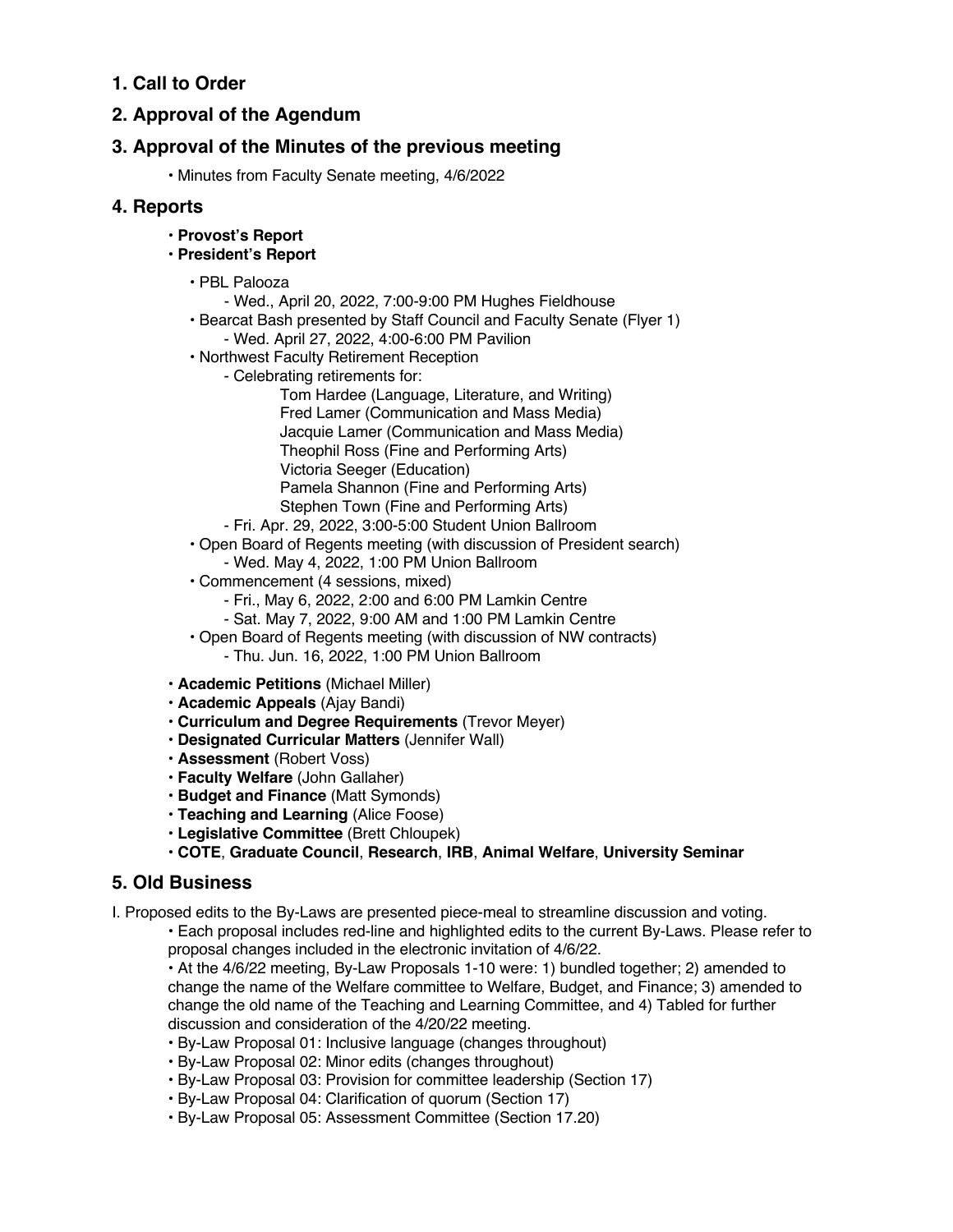- By-Law Proposal 06: Teaching and Learning Committee (Section 17.23)
- By-Law Proposal 07: Budget and Finance Committee (Sections 16 and 17)
- By-Law Proposal 08: CDR (Section 17.12)
- By-Law Proposal 09: DCM (Section 17.13)
- By-Law Proposal 10: AIP (Section 17.24) (see also Reading 04)

| ID | <b>Initiator</b>     | Proposal        | <b>Type</b>            | Name                                                                        | <b>Notes</b> |
|----|----------------------|-----------------|------------------------|-----------------------------------------------------------------------------|--------------|
|    | Miranda Jackson      | $113 - 21 - 11$ | <b>Course Deletion</b> | ART 13415 Interactive Digital Media Seminar                                 |              |
| 2  | Anthony Olson        | 119-22-15       | <b>Change Course</b>   | MUS 19482 Methods in Secondary School Instrumental Music                    |              |
| 3  | Anthony Olson        | 119-22-16       | <b>Change Course</b>   | MUS 19484 Methods in Secondary School Vocal Music                           |              |
| 4  | Jenni Wall           | 121-17-01       | <b>Change Course</b>   | MATH 17625 Number and Operation for Elementary Mathematics                  |              |
|    |                      |                 |                        | <b>Specialists</b>                                                          |              |
| 5  | Jenni Wall           | 121-17-02       | Change Course          | MATH 17626 Rational Numbers and Ratio and Proportional Relationships for    |              |
|    |                      |                 |                        | <b>Elementary Mathematics Specialists</b>                                   |              |
| 6  | Jenni Wall           | 121-17-03       | Change Course          | MATH 17627 Algebraic Reasoning for Elementary Mathematics Specialists       |              |
| 7  | Jenni Wall           | 121-17-04       | <b>Change Course</b>   | MATH 17628 Geometry and Measurement for Elementary Mathematics              |              |
|    |                      |                 |                        | <b>Specialists</b>                                                          |              |
| 8  | Jenni Wall           | 121-17-05       | New Course             | MATH 17-630 Practicum for Elementary Mathematics Specialists                |              |
| 9  | Jenni Wall           | 121-17-06       | Change                 | <b>Elementary Mathematics M.S.Ed.</b>                                       |              |
|    |                      |                 | Program                |                                                                             |              |
| 10 | <b>Charles Hoot</b>  | 121-44-02       | Change Course          | CSIS 44566 Machine Learning                                                 |              |
| 11 | Jenni Wall           | 121-62-14       | <b>Change Course</b>   | <b>EDCI 62623 Mathematical Leadership: Foundations of Curriculum</b>        |              |
|    |                      |                 |                        | <b>Development</b>                                                          |              |
| 12 | Jenni Wall           | 121-62-15       | <b>Change Course</b>   | <b>EDCI 62624 Mathematical Leadership for Elementary Mathematics Spec.:</b> |              |
|    |                      |                 |                        | <b>Influencing and Facilitating Improvement</b>                             |              |
| 13 | Denise Case          | 221-44-01       | New Course             | CSIS 44-630 Continuous Intelligence and Interactive Analytics               | $***$        |
| 14 | Joni Adkins          | 221-44-02       | Change<br>Program      | <b>Master of Science in Data Analytics</b>                                  |              |
| 15 | Terry Long           | 222-22-01       | <b>New Course</b>      | <b>HPER 22-671 Healthcare Delivery Systems</b>                              |              |
| 16 | Terry Long           | 222-22-02       | New Course             | <b>HPER 22672 Healthcare Finance</b>                                        |              |
| 17 | Terry Long           | 222-22-03       | <b>New Course</b>      | HPER 22673 Trends and Opportunities in Healthcare Management                |              |
| 18 | Terry Long           | 222-47-01       | New Course             | <b>NUTR 47-680 Dietetics Internship</b>                                     |              |
| 19 | Blackford/Lim        | 222-54-01       | New Program            | <b>MBA with Healthcare Management Emphasis</b>                              |              |
|    |                      |                 |                        |                                                                             |              |
| 20 | <b>Ben Blackford</b> | 222-55-01       | Change Course          | <b>MKTG 55434 Marketing Management</b>                                      |              |

\*\*\* - Please note that this proposal was missing a syllabus at our last meeting (4/6/22), but that a syllabus has now been added to the file.

#### **6. New Business**

- I. Guests:
	- Dr. Victoria Seeger
	- Lieutenant Amanda Cullin and Dr. Gerald Wilmes
	- President John Jasinski
- II. Guest Speakers:
	- Lieutenant Amanda Cullin and Dr. Gerald Wilmes Covid-19 Update
	- Dr. Justin Mallett Update on Inclusive Excellence (Reading 2)
- III. Update on Northwest President search.
	- Invitations to Special Faculty Senate meetings: 5/4/22, 5/18/22, 6/17/22 (a Friday), 7/20/22
	- Invitations for Special Executive Council meetings: 5/11/22, 6/8/22, 7/13/22, 8/10/22
- IV. Update on Senate positions, approval off 49th Northwest Faculty Senate (Reading 3), and sign-up for Faculty Senate Committees
	- First meeting of 49th Faculty Senate will be Wed. Aug. 17, 3:30-5:30 PM in AD 310
- V. Proposed edits concerning the production, report, and archiving of Faculty Senate and Committee business. Proposal includes red-line and highlighted edits to the current By-Laws (By-law Proposal 11)